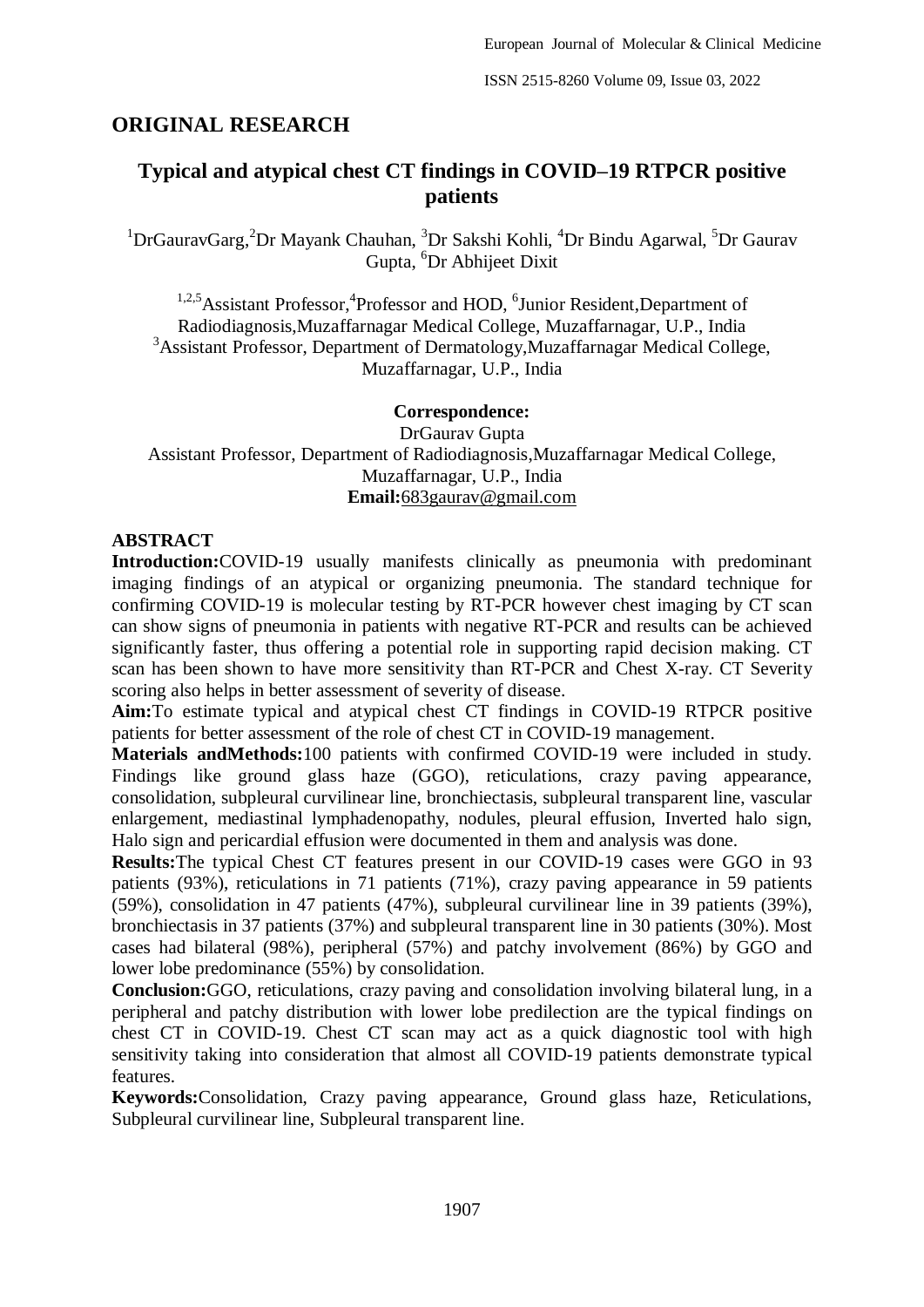**Introduction:** The novel human coronavirus disease COVID-19 was first reported in Wuhan, China in December 2019.The disease rapidly spread throughout the world and was declared a pandemic by the World Health Organization (WHO) on March 12, 2020 [1,2].It is an infectious disease caused by the severe acute respiratory syndrome coronavirus 2 (SARS-CoV-2) [3].It affects both upper as well as lower respiratory tract. It usually manifests clinically as pneumonia with predominant imaging findings of an atypical or organizing pneumonia[4].

The chest imaging findings of COVID-19 were first published in January 2020 and included bilateral lung involvement and ground-glass opacities in the majority of hospitalized patients [5].Many patients affected with SARS-CoV-2 are asymptomatic. It is highly infectious and asymptomatic patients may act as super spreaders [6]. Rapid detection of COVID-19 is therefore vital for early treatment of patients and more importantly for quick isolation of the patients to stop the chain of contamination.

Nowadays, the standard technique for confirming COVID-19 is molecular testing by realtime polymerase chain reaction (RT-PCR)[7].It is used in both symptomatic and asymptomatic subjects. However, its relatively long processing time can interfere with the control of the pandemic. Additionally, several elements may influence RT-PCR test results such as specimen type (upper or lower respiratory tract) and collection procedures, as well as the performance of the detection kits [8,9,10].Many countries also don't have resources to conduct RT-PCR at large scale in pandemic. Conversely, imaging can show signs of pneumonia in patients with negative RT-PCR and results can be achieved significantly faster, thus offering a potential role in supporting rapid decision making [10,11].

The choice of imaging technique in COVID-19 is still a matter of debate. Chest X-Ray (CXR) as a screening modality not only gives faster results but bedside CXR also reduces COVID-19 exposure to other patients and staff. In times of global pandemic when patient load is high, CXR is helpful as a quick tool for screening, to assess severity of disease and follow up in severely ill patients [11,12].

CXR however has its limitations as a normal CXR does not rule out COVID pneumonia.CXR are usually of limited value in the diagnosis of early stages especially in mild disease; however, the CT findings may be present early even before the onset of the symptoms [11].CT scan has been shown to have more sensitivity than RTPCR and CXR. CORADS andCT Severity scoring also helps in early diagnosis and better assessment of severity of disease than CXR [9,11].Chest CT provide benefit for diagnosis of COVID-19 taking into consideration that almost all COVID-19 patients demonstrate typical features including ground glass opacities (GGO), peripheral multifocal patchy consolidation, and/or interstitial changes [13,14].

CT scan also has its own limitations as availability of CT scan machine islimited and CT scan machine also requires extensive disinfection measures. It also cannot be used on frequent basis for follow up of ICU patients [15].CT scan is also costly investigation as compare to CXR. However CT scan may act as a quick diagnostic tool with high sensitivity in clinically suspected patients. Therefore the purpose of our study was to estimate typical and atypical Chest CT findings in COVID-19 positive patients for better assessment of the role of CT in COVID-19 management.

**Material and methods:** This prospective study was conducted from 1 April 2021 to 30 June 2021 in Muzaffarnagar Medical College & Hospital, after approval from institutional ethical committee on COVID-19 RTPCR positive patients admitted in the isolation and ICU ward who underwent CT scan on request of clinician. A total of 100 patients (55 male, 45 female; mean age 50.8 years) were included in the study. Patients were excluded if previous known structural lung disease waspresent to avoid overlap from previous lung diseases.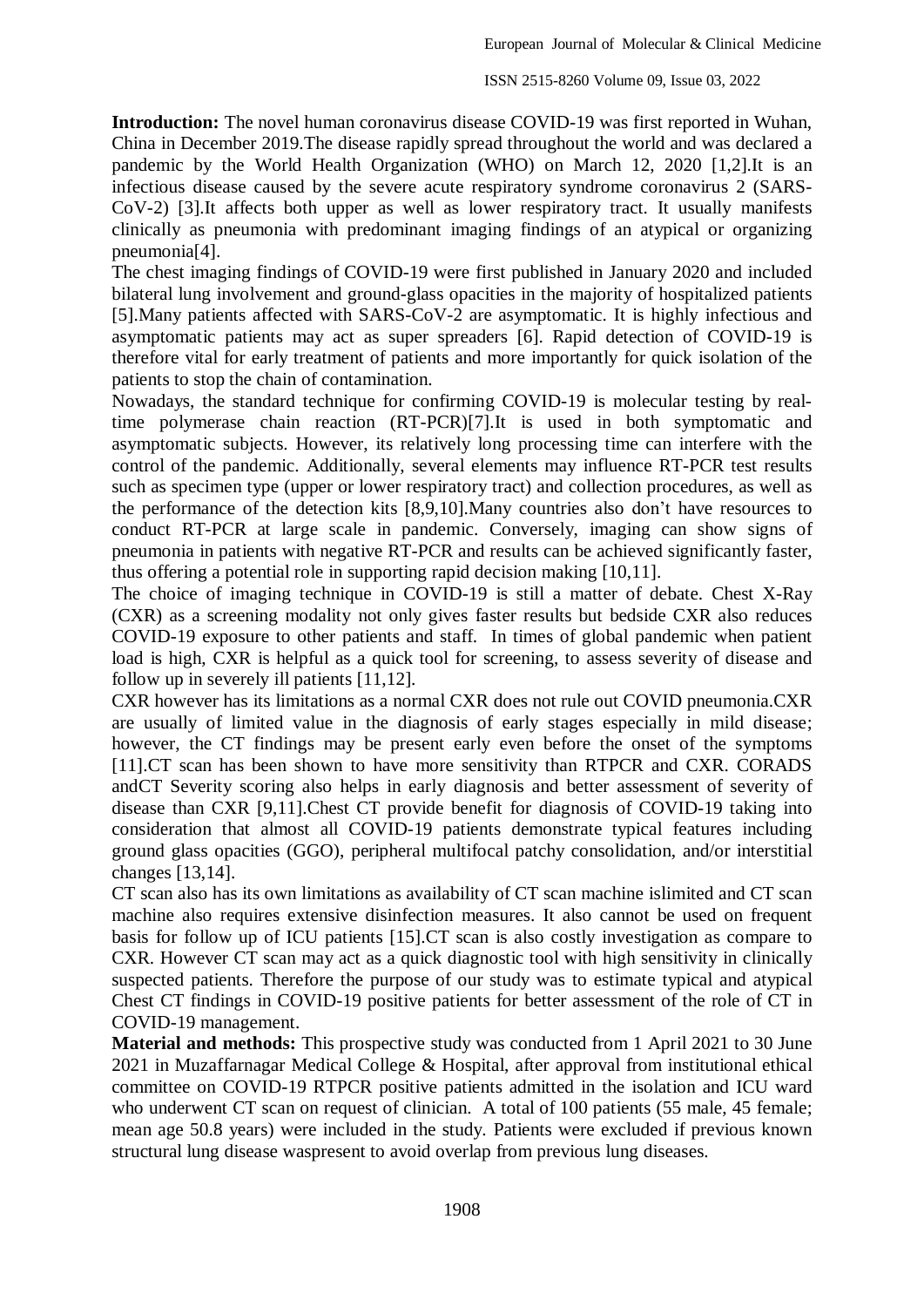All patients underwent non-contrast-enhanced chest CT in the radiology department using a Siemens 16-channel scope. All volumetric chest CT were assessed at lung window of 1500 WW and − 500 WL and mediastinal window of 400 WW and 60 WL using 2D coronal and sagittal planes for better assessment of the extent of the disease.

Imaging findings were analyzed independently by two radiologists with experience of 10 years and 6 years respectively. Findings in patients i.e. ground glass haze (GGO), reticulations, crazy paving appearance, consolidation, subpleural curvilinear line, bronchiectasis,subpleural transparent line, vascular enlargement, mediastinal lymphadenopathy, nodules, pleural effusion, Inverted halo sign, Halo sign and pericardial effusion were documented.

The GGO were classified as regards peripheral or central predominance, bilateral or unilateral involvement, patchy or diffuse involvement and anterior or posterior predominance. Consolidation was classified as bilateral or unilateral involvement and lower lobe or upper lobe predominance.

The CT severity score was calculated based on the extent of lobar involvement. Each of the five lung lobes was visually scored on a scale of 0–5, with 0 indicating no involvement, 1 indicating less than 5% involvement, 2 indicating 5–25% involvement, 3 indicating 26–49% involvement, 4 indicating 50–75% involvement, and 5 indicating more than 75% involvement. The total CT score was the sum of the individual lobar scores and ranged from 0 (no involvement) to 25 (maximum involvement)[14].

**Statistical analysis:** Data was collected and subjected to statisical analysis using SPSS software version 24.

**Results:** A total number of 100 patients were taken for the study. All patients were confirmed positive for COVID-19 through RT-PCR test. The age of patients ranged from 22 years to 86 years with mean age 50.8 years. Total male patients were 55 & female patients were 45 in our study. Most common age group was 50-59 years (23%) in our study [Table/Fig-1].

| Age (years) | <b>Male</b> | <b>Female</b> | <b>Total</b> |  |
|-------------|-------------|---------------|--------------|--|
| $0-19$      |             |               |              |  |
| 20-29       | −           | −             | 14           |  |
| 30-39       | n           |               |              |  |
| 40-49       | 12          |               | 23           |  |
| 50-59       | 16          |               | 23           |  |
| 60-69       |             | 10            | 13           |  |
| 70-79       | 10          |               | 15           |  |
| 80-89       |             |               |              |  |
| Total       | 55          | 45            | 100          |  |

**Table/Fig-1: Age and sex wise distribution of the patients.**

96 patients showed abnormal findings out of 100 patients. Among the abnormal findings; most common was GGO in 93 patients (93%) followed by reticulations in 71 patients (71%), crazy paving appearance in 59 patients (59%), consolidation in 47 patients (47%), subpleural curvilinear line in 39 patients (39%), bronchiectasis in 37 patients (37%), subpleural transparent line in 30 patients (30%), vascular enlargement in 13 patients (13%), mediastinal lymphadenopathy in 5 patients (5%), nodules in 4 patients (4%), pleural effusion in 2 patients (2%) and Inverted halo sign in 2 patients (2%). Halo sign and pericardial effusion were not noted in any patients [Table/Fig-2].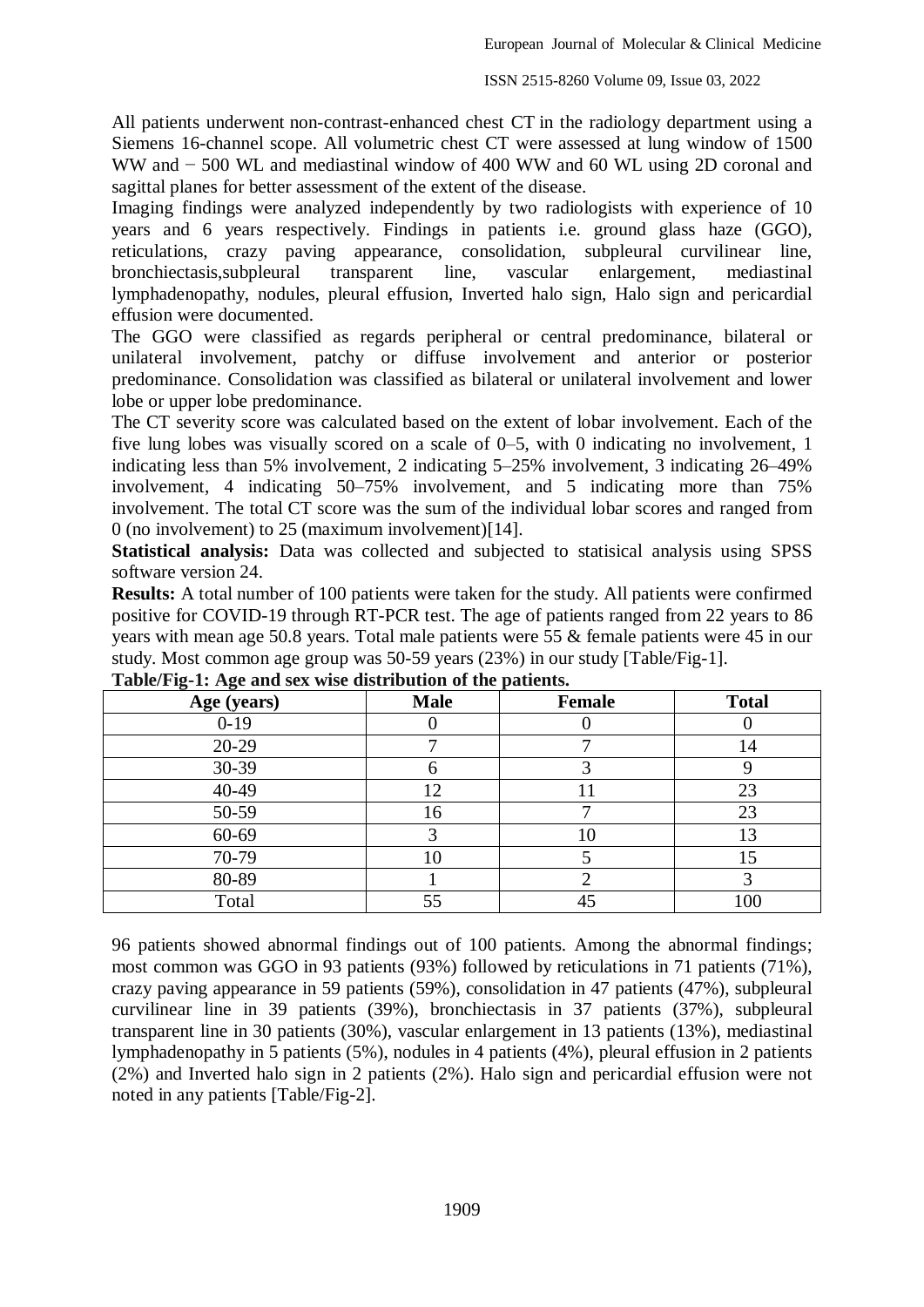ISSN 2515-8260 Volume 09, Issue 03, 2022

| miaging Characteristics on Chest CT Stans.<br>Characteristic | No. of patients( $n = 100$ ) |
|--------------------------------------------------------------|------------------------------|
| <b>Ground glass opacity</b>                                  | 93                           |
| Peripheral predominance                                      | 53 (57%)                     |
| Central predominance                                         | $1(1\%)$                     |
| Neither                                                      | 39 (42%)                     |
| <b>Bilateral</b>                                             | 91 (98%)                     |
| Unilateral                                                   | 2(2%)                        |
| Patchy                                                       | 80 (86%)                     |
| Diffuse                                                      | 13 (14%)                     |
| Anterior                                                     | $1(1\%)$                     |
| Posterior                                                    | 18 (19%)                     |
| <b>Both</b>                                                  | 74 (80%)                     |
| <b>Consolidation</b>                                         | 47(47%)                      |
| Upper/middle lobe predominance                               | 2(4%)                        |
| Lower lobe predominance                                      | 26 (55%)                     |
| Neither                                                      | 19 (41%)                     |
| <b>Bilateral</b>                                             | 42 (89%)                     |
| Unilateral                                                   | 5(11%)                       |
| <b>Reticulations</b>                                         | 71 (71%)                     |
| <b>Crazy paving appearance</b>                               | 59 (59%)                     |
| Subpleural curvilinear line                                  | 39 (39%)                     |
| <b>Bronchiectasis</b>                                        | 37(37%)                      |
| <b>Subpleural transparent line</b>                           | $30(30\%)$                   |
| Vascular enlargement                                         | 13(13%)                      |
| <b>Mediastinal lymphadenopathy</b>                           | 5(5%)                        |
| <b>Nodules</b>                                               | 4(4%)                        |
| <b>Pleural effusion</b>                                      | 2(2%)                        |
| <b>Inverted halo sign</b>                                    | 2(2%)                        |
| Halo sign                                                    | $0(0\%)$                     |
| <b>Pericardial effusion</b>                                  | $0(0\%)$                     |

**Table/Fig-2: Imaging Characteristics on Chest CT Scans.** 

The mean total lung severity score for the 100 patients was  $14.11$  (range  $0-25$ ). The mean lung severity score for RUL, RML, RLL, LUL and LLL were 2.65, 2.41, 3.27, 2.6 and 3.16 respectively. 94 of the 96 patients (98%) had bilateral lung disease and 2 patients (2%) had unilateral lung involvement. 87 patients (91%) had involvement of all five lobes, 5 patients (5%) had involvement of four lobes, 2 patients (2%) had involvement of three lobes, 1 patient (1%) had involvement of two lobes and 1 patient (1%) had involvement of one lobe. The right upper lobe was involved in 94 patients (98%), right middle lobe was involved in 88 patients (92%), right lower lobe was involved in 96 patients (100%), left upper lobe was involved in 91 patients (95%) and left lower lobe was involved in 94 patients (98%) [Table/Fig-3].

| Table/Fig-3: Findings on Chest CT scans |  |
|-----------------------------------------|--|
|-----------------------------------------|--|

| <b>Findings</b>                              | No. of patients( $n = 100$ ) |
|----------------------------------------------|------------------------------|
| <b>Chest Findings</b>                        |                              |
| Abnormal                                     | 96                           |
| Normal                                       |                              |
| GGO and consolidation                        |                              |
| Presence of either or both GGO consolidation | 94                           |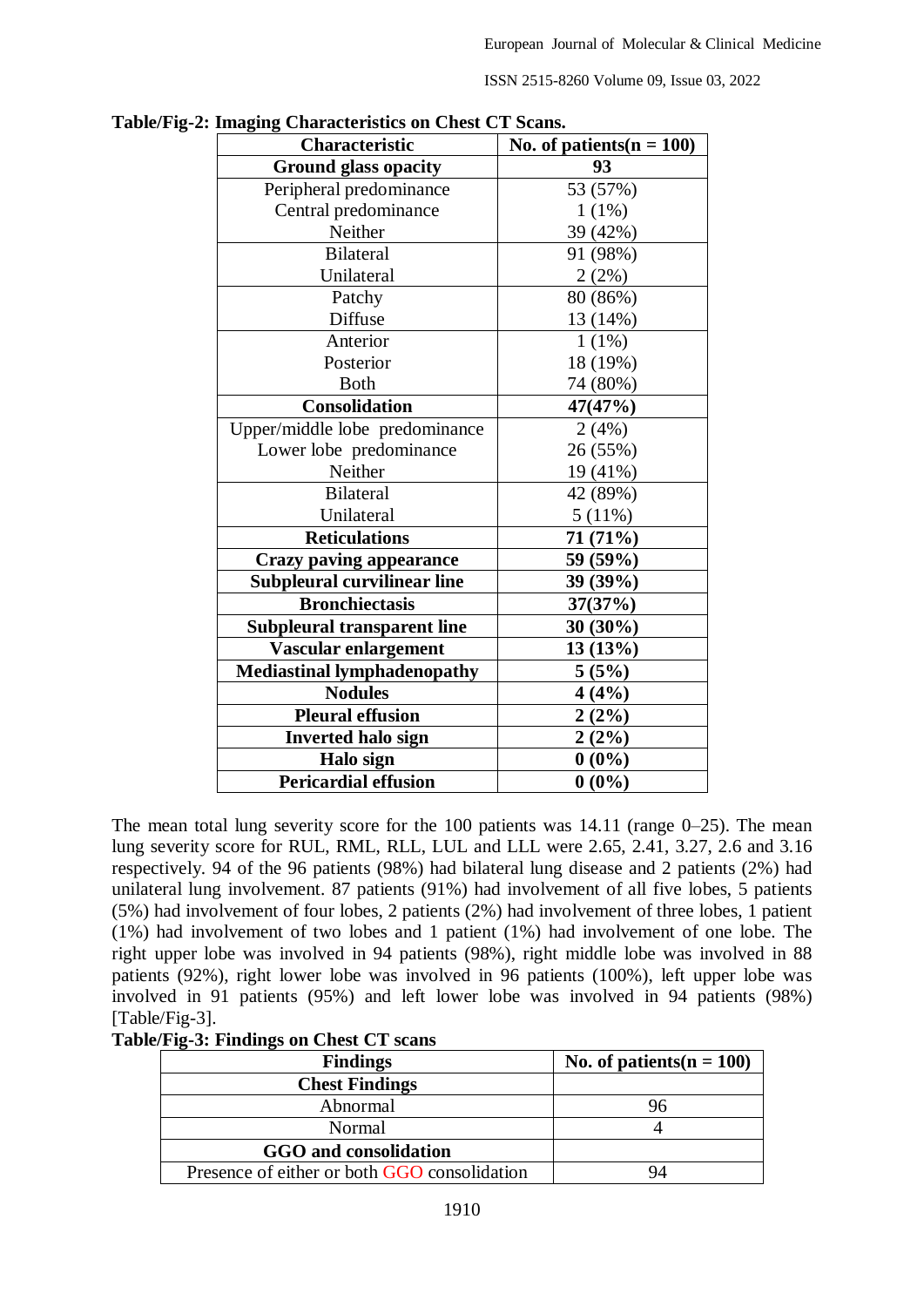| Presence of GGO without consolidation | 47       |
|---------------------------------------|----------|
| Presence of GGO with consolidation    | 46       |
| Presence of consolidation without GGO | 1        |
| Absence of both GGO and consolidation | 6        |
| No. of lobes affected                 |          |
|                                       | $1(1\%)$ |
| $\overline{2}$                        | $1(1\%)$ |
| $\overline{3}$                        | 2(2%)    |
| $\overline{4}$                        | 5(5%)    |
| 5                                     | 87 (91%) |
| <b>Bilateral lung disease</b>         | 94 (98%) |
| <b>Unilateral lung disease</b>        | 2(2%)    |
| <b>Frequency of lobe involvement</b>  |          |
| Right upper lobe                      | 94(98%)  |
| Right middle lobe                     | 88(92%)  |
| Right lower lobe                      | 96(100%) |
| Left upper lobe                       | 91(95%)  |
| Left lower lobe                       | 94(98%)  |
| <b>CT</b> severity score(Mean)        |          |
| Right upper lobe                      | 2.65     |
| Right middle lobe                     | 2.41     |
| Right lower lobe                      | 3.27     |
| Left upper lobe                       | 2.6      |
| Left lower lobe                       | 3.16     |
| Total                                 | 14.11    |

ISSN 2515-8260 Volume 09, Issue 03, 2022

GGO was seen in 93 patients. Most cases showed peripheral predominance (53 patients, 57%) [Table/Fig-4], while 1 patient (1%) had central predominance and 39 patients (42%) had neither predominance [Table/Fig-5], 91 patients (98%) showed bilateral involvement and 2 patients (2%) showed unilateral involvement. 80 patients (86%) had patchy involvement and 13 patients (14%) had diffuse involvement of lung [Table/Fig-5].

**Table/Fig-4:** (A) 61-year-old female and (B) 77-year-old male COVID 19 RT-PCR positive patients complain of fever with cough and shortness of breath. Axial unenhanced CT images show bilateral ground glass opacities (bold arrows) with peripheral predominance.

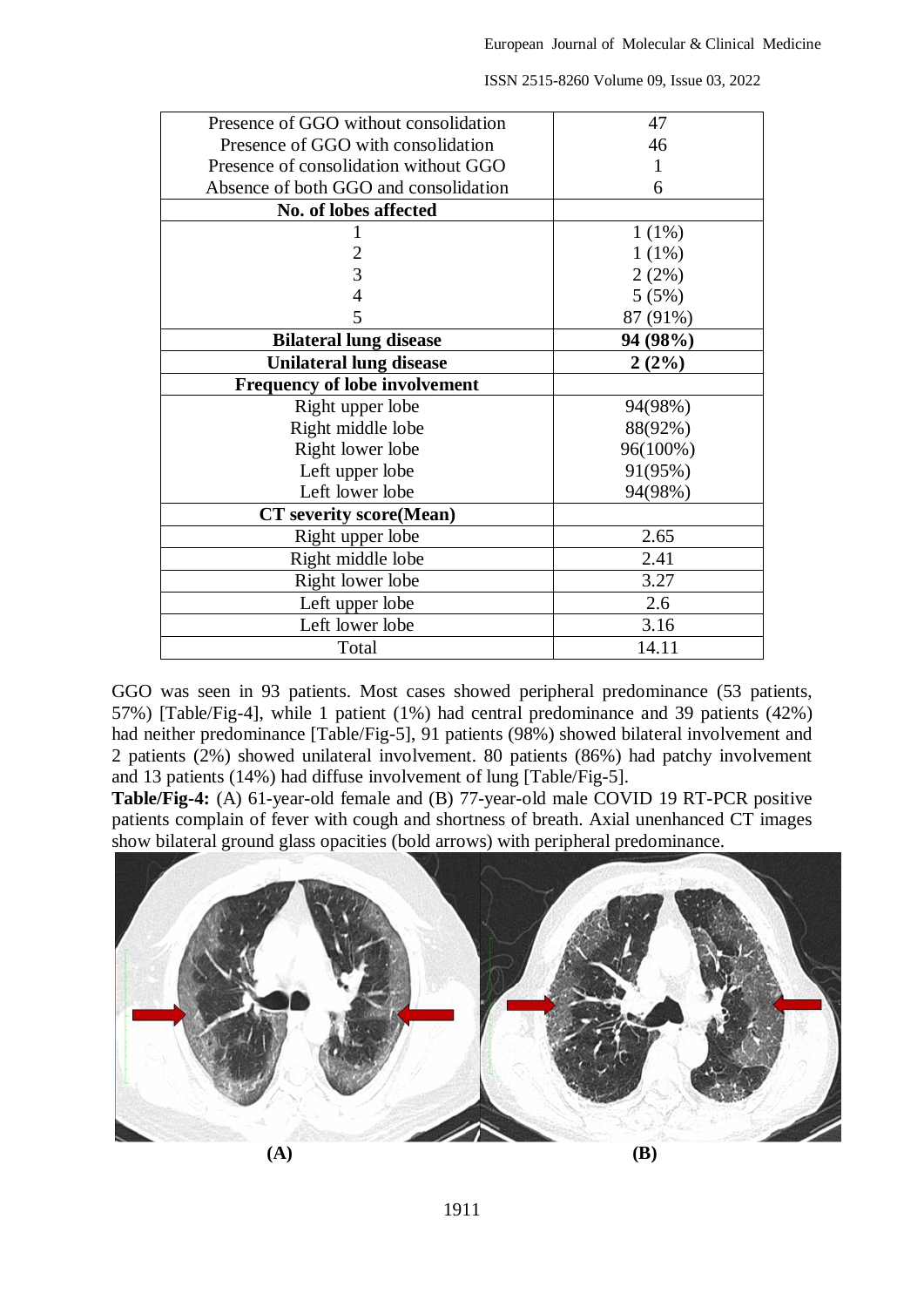ISSN 2515-8260 Volume 09, Issue 03, 2022

**[Table/Fig-5]:** A 72-year-old female COVID 19 RT-PCR positive patient with white lung. Axial and coronal unenhanced CT images show ground glass infiltration diffusely affecting both lungs with CT severity score of 24/25 giving the lung white out appearance.



Most cases showed both anterior and posterior predominance (74 patients, 80%), while 1 patient (1%) had anterior predominance and 18 patients (19%) had posterior predominance [Table /Fig 2].

Consolidation was seen in 47 patients, 42 patients (89%) showed bilateral involvement and 5 patients (11%) showed unilateral involvement. Most cases showed lower lobe predominance (26 patients, 55%), while 2 patients (4%) had upper/middle lobe predominance and 19 patients (41%) had neither predominance [Table/Fig-2].

Out of the 100 patients, 94 patients had either or both GGO or consolidation, 47 patients had only GGO without consolidation, 46 patients had GGO with consolidation and only 1 patient had consolidation in the absence of GGO [Table/Fig-3].

**Discussion:** RT-PCR has been the gold standard test for diagnosing COVID-19, however due its limited availability and delay in reporting in high patient load scenarios, the usefulness of other diagnostic method was sought [7].Chest CT is a vital component in the diagnostic algorithm for patients suspected of having COVID-19 infection. Indeed, given the limited number of RT-PCR kits in some centers and the possibility of false-negative RT-PCR results, the National Health Commission of the People's Republic of China has encouraged diagnosis based on clinical and chest CT findings alone [15]. Chest CT scan is more sensitive diagnostic tool even in asymptomatic patients with sensitivity reaching 98% as compared to RTPCR and CXR sensitivity of about 71% and 69% respectively [10,16].Chest CT also helps in better assessment of severity of COVID-19 pneumonia by CT severity scoring.

In this study, we evaluated Chest CT findings in the COVID-19 RT-PCR positive patients. Chest CT was normal in 4 out of the total 100 patients. Ai et al also reported 21 out of 601 (3%) RT-PCR-positive patients with clinical symptoms had normal CT scan [9].

Total male patients were 55 & female patients were 45 in our study. This agreed with study by Jacob O'Brien et al who concluded that females have a lower COVID-19 incidence and fatality rates [17]. Most common age group was 50-59 years (23%) in our study. This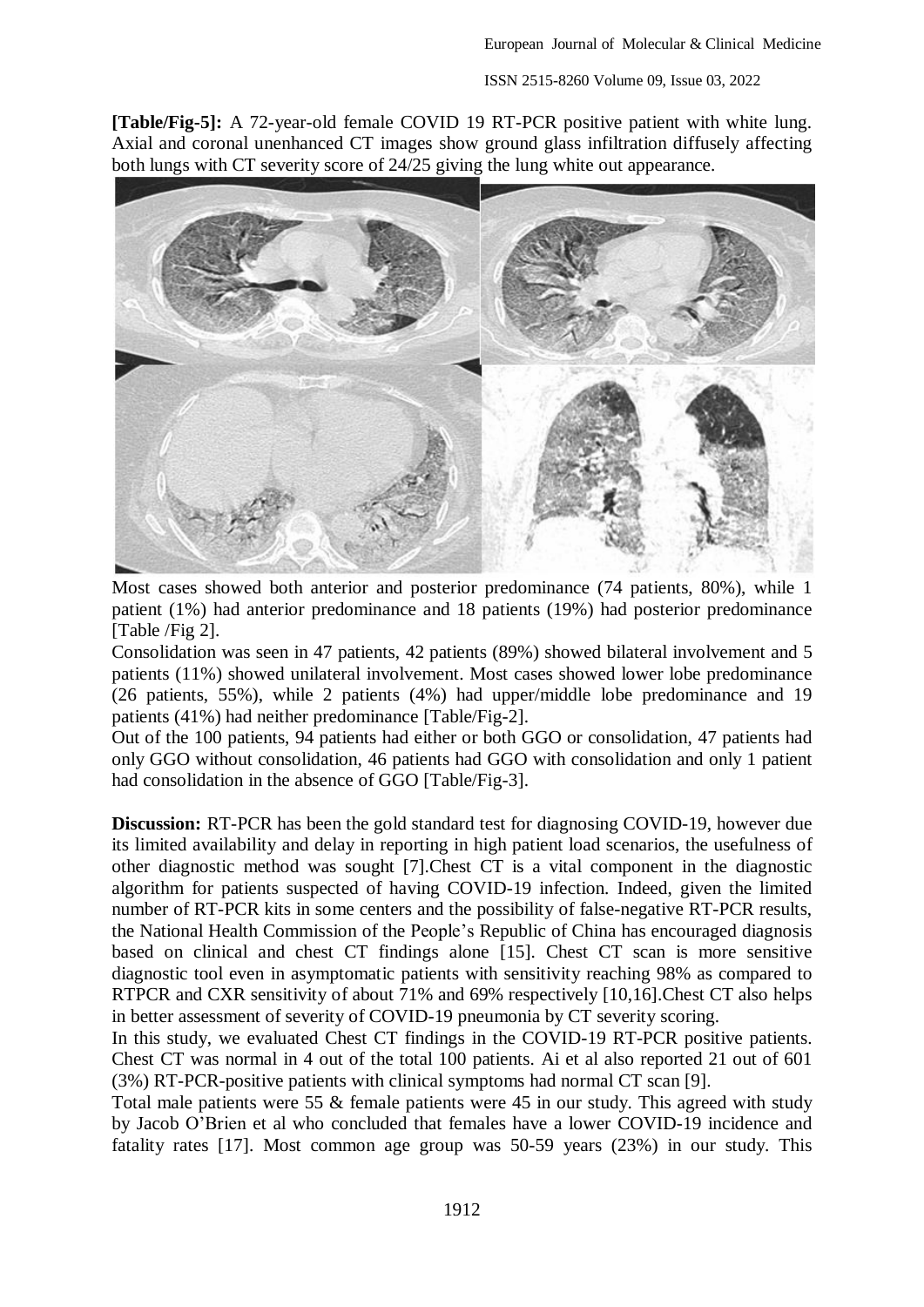concurred with studies conducted in the past that COVID-19 cases are much more common in older age than younger age groups [17].

The most common finding in our study was GGO in 93% patients. Bao et al conducted a meta-analysis of 13 studies and found that GGO was the most common finding and present in 83.31% of COVID-19 cases [18]. Another meta-analysis by Zhu et al involving 4121 patients also showed that GGO was most common finding and present in 68.1% of COVID-19 cases [19]. Most cases of GGO in our study showed bilateral (98%), peripheral (57%) and patchy involvement (86%) of lung. GGO is usually described in literature as patchy, peripheral, bilateral, and subpleural in cases of COVID-19 [20].

Reticulations were seen in 71% patients in our study. It appears as linearinterlobular or intralobular density. It is a relatively late finding in patients with COVID-19, and its reported incidence is 48.5–59% [21].The reticulations are probably caused by lymphocyte infiltration of the interstitial tissues with interlobular and septal thickening.

The crazy paving sign was seen in 59 patients (59%) in our study. It represents thickened interlobular or intralobular septa superimposed on GGO. Guan et al. reported 89.4% incidence of crazy paving sign in his study [22]. The crazy paving sign is a sign of progressive disease and its appearance may indicate that the disease is entering the peak stage, yet it is the first CT sign to resolve in the absorptive stage while the consolidation and GGO may persist for up to 26 days [22].

Consolidationwas seen in 47 patients (47%) in our study. Most cases of consolidation showed bilateral involvement (89%) with lower lobe predominance (55%). These findings are largely similar with previous studies where peripheral and bilateral pattern of ground-glass and consolidative pulmonary opacities emerged as the chest CT hallmark of COVID-19 infection [23]. This also agreed with Lomoro et al. study on 32 patients of COVID-19 disease; they found bilateral lung affection (78.1%) and lower zone involvement (52%) [24].

Subpleural curvilinear line [Table/Fig-11] appears as thin linear shadow 1–3 mm in thickness, parallel to and lying within 1 cm from the pleural surface. Subpleural curvilinear line was seen in 39 patients (39%) in our study. Zhou et al study reported subpleural curvilinear line in 33.9% patients, and it was more common in advanced disease than early disease [25,26].

Bronchiectasis [Table/Fig-5]was seen in 37 patients (37%) in our study. Zhao et al. [27] reported bronchiectasis in 52.5% of their patients, and they considered this sign, together with architectural distortion and pleural effusion, a reflection of the severity of the disease.

Subpleural transparent linewas present in 30 patients (30%) in our study. It is defined as thin and transparent line between the areas GGO or consolidation and the visceral pleura. Another study by Zhou et al.involving100 patients described transparent line in 45.3% patients in the early stage, 47.7% in the advanced stage, and 6.5% in the absorption stage[26].

Vascular enlargement was seen in 13 patients (13%) in our study. Vascular enlargement has been correlated to hyperemia induced by acute inflammatory response and the disruption of the capillary wall inflammatory mediators [28].It was seen in 23.8% patients in study by Lomoro et al [24].

Chest CT findings such as mediastinal lymphadenopathy (5%), nodules (4%), pleural effusion (2%) and Inverted halo sign (2%)were not typically observed in our study. Halo sign and pericardial effusion were also not noted in any patient. It is consistent with previous research like Ng et al. study who reported that solid pulmonary nodules, cavitation, pleural effusions, and mediastinal and hilar lymph node enlargement were not typically observed in COVID-19 [29].

There were some limitations to our study. First, many patients in our study had received treatment before CT scan (antibiotics, iv fluid administration, or steroid therapy that may affect chest CT findings). Our study also had selection bias in terms of which patients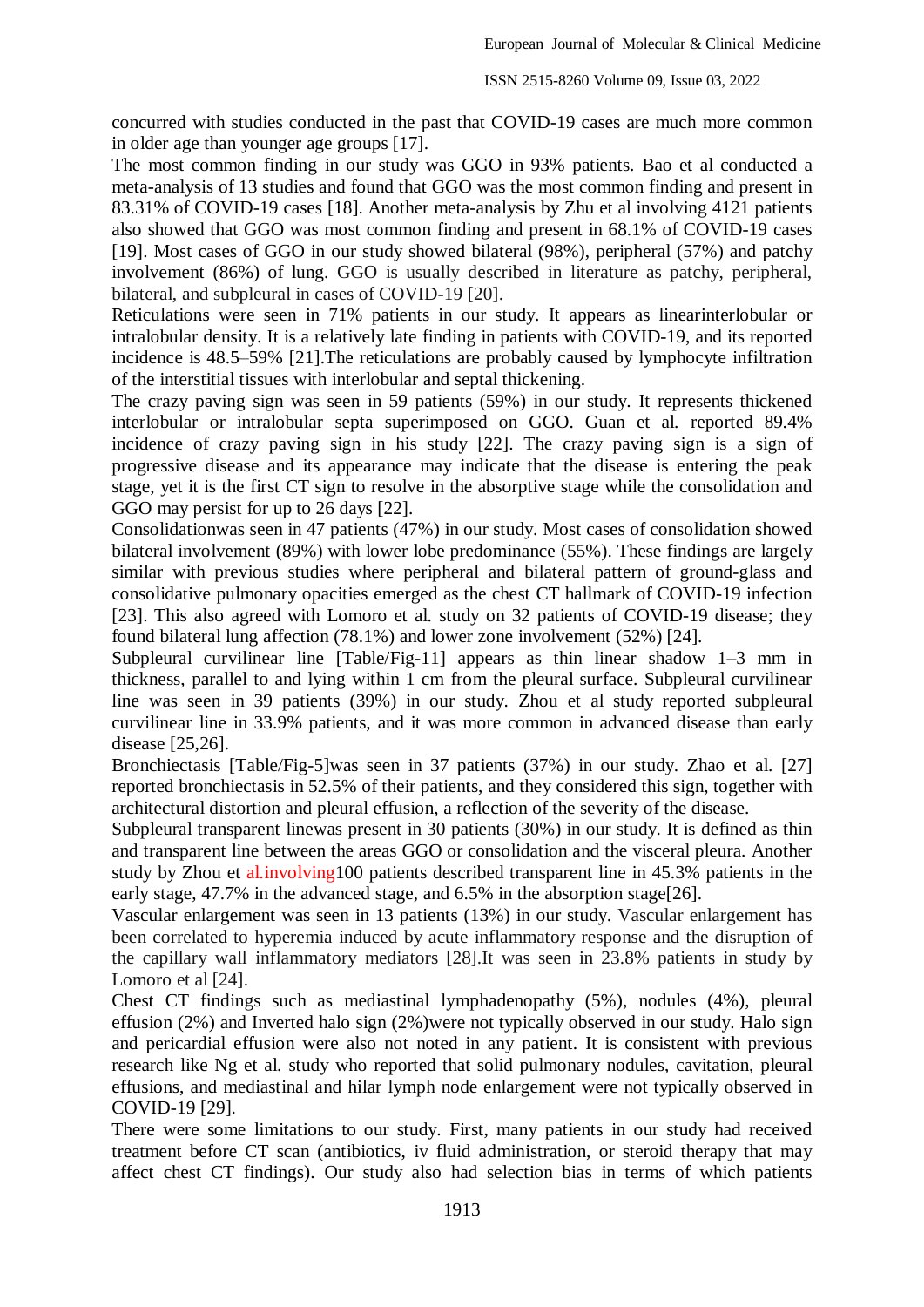underwent CT. Clinically ill patients were more likely imaged to know the severity of disease.

**Conclusion:** Chest CT scan is a sensitive tool for diagnosing COVID-19. It also helps in better assessment of severity of COVID pneumonia. GGO, reticulations, crazy paving and consolidation involving bilateral lung, in a peripheral and patchy distribution with lower lobe predilection are the typical findings on chest CT in COVID-19. Subpleural curvilinear line, bronchiectasis, subpleural transparent line and vascular enlargement are also frequently seen in COVID-19. Mediastinal lymphadenopathy, nodules, pleural effusion, Inverted halo sign, Halo sign and pericardial effusion are not typically observed in COVID-19 cases. Hence chest CT scan may act as a quick diagnostic tool with high sensitivity taking into consideration that almost all COVID-19 patients demonstrate typical features.

### **REFERENCES**

- 1. Pneumonia of unknown cause China [Internet]. [cited 2021 Oct 28]. Available from: [https://www.who.int/emergencies/disease-outbreak-news/item/2020-DON229.](https://www.who.int/emergencies/disease-outbreak-news/item/2020-DON229)
- 2. WHO announces COVID-19 outbreak a pandemic [Internet]. [cited 2021 Oct 28]. Available from: https://www.euro.who.int/en/health-topics/healthemergencies/coronavirus-covid-19/news/news/2020/3/who-announces-covid-19 outbreak-a-pandemic.
- 3. Coronavirus [Internet]. [cited 2021 Oct 28]. Available from: https://www.who.int/westernpacific/health-topics/coronavirus.
- 4. Song F, Shi N, Shan F, Zhang Z, Shen J, Lu H, et al. Emerging 2019 Novel Coronavirus (2019-nCoV) Pneumonia. Radiology. 2020 Apr;295(1):210–7.
- 5. Huang C, Wang Y, Li X, Ren L, Zhao J, Hu Y, et al. Clinical features of patients infected with 2019 novel coronavirus in Wuhan, China. The Lancet. 2020 Feb 15;395(10223):497–506.
- 6. Nikolai LA, Meyer CG, Kremsner PG, Velavan TP. Asymptomatic SARS Coronavirus 2 infection: Invisible yet invincible. Int J Infect Dis. 2020 Nov;100:112–6.
- 7. General Office of National Health Committee of PRC, *Notice on the Issuance of a Program for the Diagnosis and Treatment of Novel Coronavirus (2019-nCoV) Infected Pneumonia*, General Office of National Health Committee of PRC, 2020.
- 8. Yang Y, Yang M, Yuan J, Wang F, Wang Z, Li J, et al. Laboratory Diagnosis and Monitoring the Viral Shedding of SARS-CoV-2 Infection. The Innovation. 2020 Nov;1(3):100061.
- 9. Ai T, Yang Z, Hou H, Zhan C, Chen C, Lv W, et al. Correlation of Chest CT and RT-PCR Testing for Coronavirus Disease 2019 (COVID-19) in China: A Report of 1014 Cases. Radiology. 2020 Aug 1;296(2):E32–40.
- 10. Fang Y, Zhang H, Xie J, Lin M, Ying L, Pang P, et al. Sensitivity of Chest CT for COVID-19: Comparison to RT-PCR. Radiology. 2020 Aug 1;296(2):E115–7.
- 11. Borakati A, Perera A, Johnson J, Sood T. Diagnostic accuracy of X-ray versus CT in COVID-19: a propensity-matched database study. BMJ Open. 2020 Nov;10(11):e042946.
- 12. ACR recommendations for the use of chest radiography and computed tomography (CT) for susptected COVID-19 infection/ Amercian College of Radiology. (2). (Accessed 27, April 2020).
- 13. M. Chung, A. Bernheim, X. Mei ,Zhang,Huang,Zeng et al., "CT imaging features of 2019 novel coronavirus (2019-nCoV)," *Radiology*, vol. 295, no. 1, pp. 202–207, 2020.
- 14. Francone M, Iafrate F, Masci GM,Coco S,Cilia F, Manganaro L et al (2020) Chest CT score in COVID-19 patients: correlation with disease severity and short-term prognosis. Eur Radiol 4:1–10.